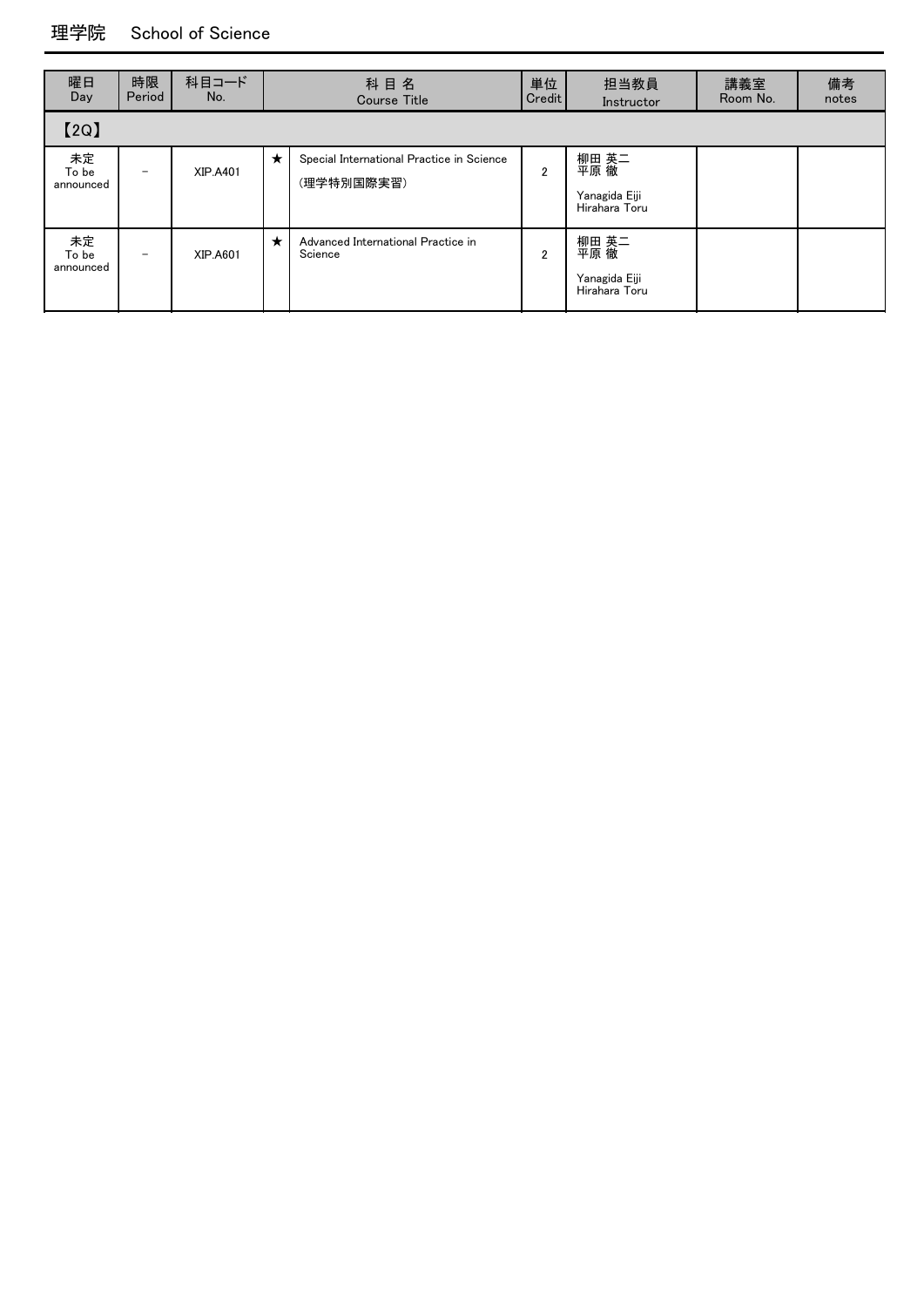### 数学コース Graduate major in Mathematics

| 曜日<br>Day      | 時限<br>Period             | 科目コード<br>No.    | 科目名<br><b>Course Title</b>                                    | 単位<br>Credit   | 担当教員<br>Instructor             | 講義室<br>Room No. | 備考<br>notes   |
|----------------|--------------------------|-----------------|---------------------------------------------------------------|----------------|--------------------------------|-----------------|---------------|
| $[1 \sim 2Q]$  |                          |                 |                                                               |                |                                |                 |               |
| 講究等<br>Seminar |                          | <b>MTH.R491</b> | 数学特別研究S1<br>(Graduate Research Seminars in<br>Mathematics S1) | $\overline{2}$ | 指導教員<br>Academic Supervisor    |                 | $O(1\sim 2Q)$ |
| 講究等<br>Seminar |                          | <b>MTH.Z491</b> | 数学講究S1<br>(Graduate Seminars in Mathematics S1)               | $\overline{2}$ | 指導教員<br>Academic Supervisor    |                 | $O(1\sim 2Q)$ |
| 講究等<br>Seminar |                          | <b>MTH.R591</b> | 数学特別研究S2<br>(Graduate Research Seminars in<br>Mathematics S2) | $\overline{2}$ | 指導教員<br>Academic Supervisor    |                 | $O(1\sim 2Q)$ |
| 講究等<br>Seminar |                          | <b>MTH.Z591</b> | 数学講究S2<br>(Graduate Seminars in Mathematics S2)               | $\overline{2}$ | 指導教員<br>Academic Supervisor    |                 | $O(1\sim 2Q)$ |
| 講究等<br>Seminar |                          | <b>MTH.R691</b> | 数学特別研究S3<br>(Graduate Research Seminars in<br>Mathematics S3) | $\overline{2}$ | 指導教員<br>Academic Supervisor    |                 | $O(1\sim 2Q)$ |
| 講究等<br>Seminar | $\overline{\phantom{0}}$ | <b>MTH.R693</b> | 数学特別研究S4<br>(Graduate Research Seminars in<br>Mathematics S4) | $\overline{2}$ | 指導教員<br>Academic Supervisor    |                 | $O(1\sim 2Q)$ |
| 講究等<br>Seminar |                          | <b>MTH.R695</b> | 数学特別研究S5<br>(Graduate Research Seminars in<br>Mathematics S5) | $\overline{2}$ | 指導教員<br>Academic Supervisor    |                 | $O(1\sim 2Q)$ |
| 講究等<br>Seminar |                          | <b>MTH.Z691</b> | 数学講究S3<br>(Graduate Seminars in Mathematics S3)               | $\overline{2}$ | 指導教員<br>Academic Supervisor    |                 | $O(1\sim 2Q)$ |
| 講究等<br>Seminar |                          | <b>MTH.Z693</b> | 数学講究S4<br>(Graduate Seminars in Mathematics S4)               | $\overline{2}$ | 指導教員<br>Academic Supervisor    |                 | $O(1\sim 2Q)$ |
| 講究等<br>Seminar |                          | MTH.Z695        | 数学講究S5<br>(Graduate Seminars in Mathematics S5)               | 2              | 指導教員<br>Academic Supervisor    |                 | $O(1\sim 2Q)$ |
| [1Q]           |                          |                 |                                                               |                |                                |                 |               |
| 月<br>Mon       | $3 - 4$                  | <b>MTH.C401</b> | 解析学特論A<br>(Advanced topics in Analysis A)                     | 1              | 柳田 英二<br>Yanagida Eiji         | H201            |               |
| 月<br>Mon       | $5 - 6$                  | <b>MTH.A501</b> | 代数学特論E<br>(Advanced topics in Algebra E)                      | 1              | 水本 信一郎<br>Mizumoto Shin-Ichiro | H116            |               |
| 火<br>Tue       | $3 - 4$                  | <b>MTH.B401</b> | 幾何学特論A<br>(Advanced topics in Geometry A)                     | $\mathbf{1}$   | 遠藤 久顕<br>Endo Hisaaki          | H115            |               |
| 火<br>Tue       | $5 - 6$                  | <b>MTH.C501</b> | 解析学特論E<br>(Advanced topics in Analysis E)                     | 1              | 川平 友規<br>Kawahira Tomoki       | <b>H119A</b>    |               |
| 水<br>Wed       | $9 - 10$                 | <b>MTH.D401</b> | 金融数理特論A<br>(Advanced Topics in Mathematical<br>Finance A)     | 1              | ※深谷 竜司<br>X Fukaya Ryuji       | H137            |               |
| 木<br>Thu       | $3 - 4$                  | <b>MTH.A401</b> | 代数学特論A<br>(Advanced topics in Algebra A)                      | 1              | 黒川 信重<br>Kurokawa Nobushige    | H137            |               |
| 金<br>Fri       | $5 - 6$                  | <b>MTH.B501</b> | 幾何学特論E<br>(Advanced topics in Geometry E)                     | 1              | 山田 光太郎<br>Yamada Kotaro        | <b>H119A</b>    |               |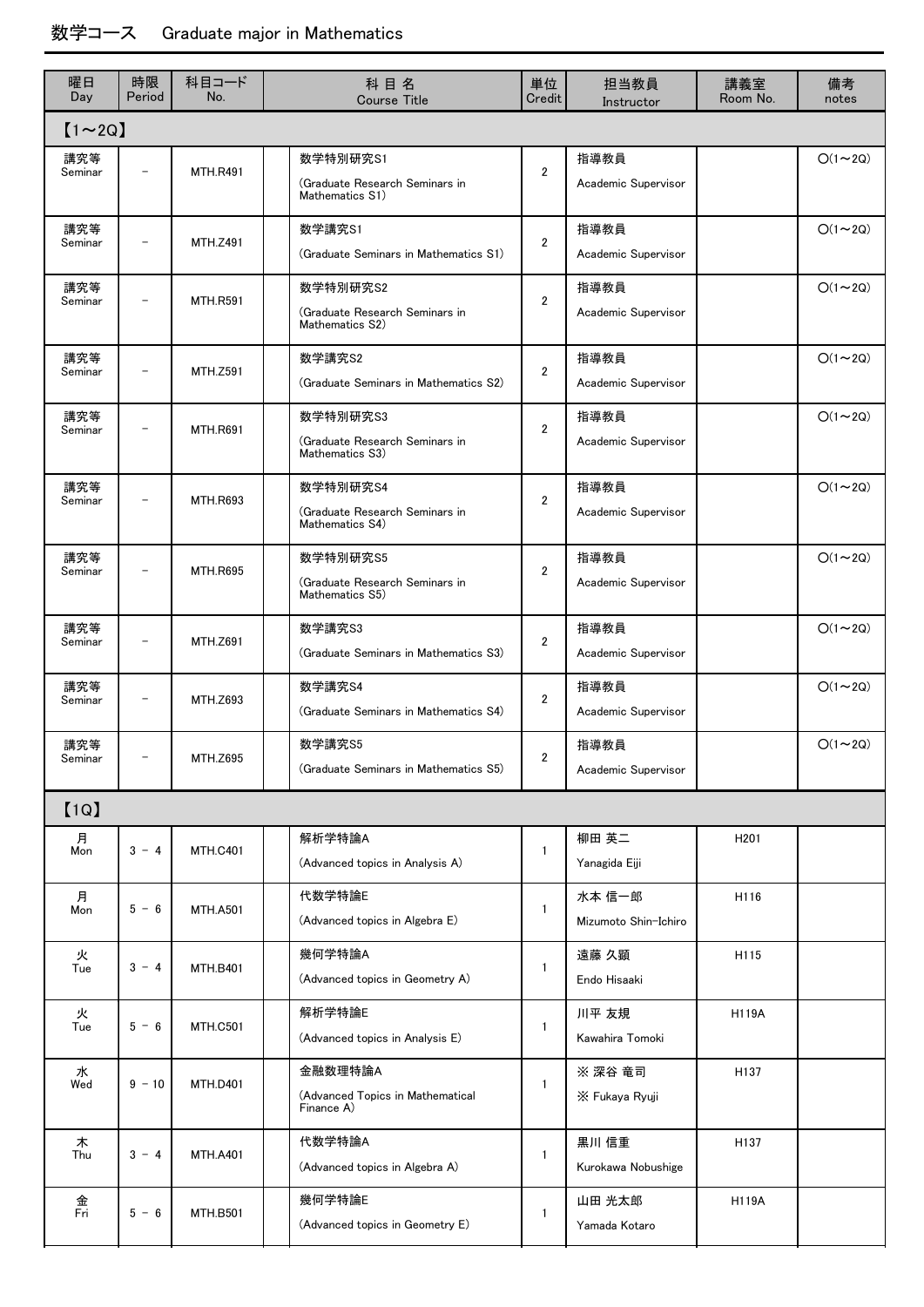### 数学コース Graduate major in Mathematics

| 曜日<br>Day       | 時限<br>Period             | 科目コード<br>No.    | 科目名<br><b>Course Title</b>                                             | 単位<br>Credit   | 担当教員<br>Instructor                                                  | 講義室<br>Room No.  | 備考<br>notes |
|-----------------|--------------------------|-----------------|------------------------------------------------------------------------|----------------|---------------------------------------------------------------------|------------------|-------------|
| [1Q]            |                          |                 |                                                                        |                |                                                                     |                  |             |
| 集中<br>Intensive | $\overline{\phantom{0}}$ | <b>MTH.E440</b> | 数学特別講義Q<br>(Special lectures on advanced topics in<br>Mathematics Q)   | $\overline{2}$ | 二宮 祥一<br>※ 中川 秀敏<br>Ninomiya Syoiti<br>X Nakagawa Hidetoshi         | H <sub>201</sub> |             |
| 集中<br>Intensive |                          | <b>MTH.E654</b> | 数学最先端特別講義W<br>(Special lectures on current topics in<br>Mathematics W) | $\overline{2}$ | 二宮 祥一<br>※ 中川 秀敏<br>Ninomiya Syoiti<br>X Nakagawa Hidetoshi         | H <sub>201</sub> |             |
| [2Q]            |                          |                 |                                                                        |                |                                                                     |                  |             |
| 月<br>Mon        | $3 - 4$                  | <b>MTH.C402</b> | 解析学特論B<br>(Advanced topics in Analysis B)                              | $\mathbf{1}$   | 柳田 英二<br>Yanagida Eiji                                              | H <sub>201</sub> |             |
| 月<br>Mon        | $5 - 6$                  | <b>MTH.A502</b> | 代数学特論F<br>(Advanced topics in Algebra F)                               | $\mathbf{1}$   | 水本 信一郎<br>Mizumoto Shin-Ichiro                                      | H116             |             |
| 火<br>Tue        | $3 - 4$                  | <b>MTH.B402</b> | 幾何学特論B<br>(Advanced topics in Geometry B)                              | $\mathbf{1}$   | 遠藤 久顕<br>Endo Hisaaki                                               | H115             |             |
| 火<br>Tue        | $5 - 6$                  | <b>MTH.C502</b> | 解析学特論F<br>(Advanced topics in Analysis F)                              | $\mathbf{1}$   | 川平 友規<br>Kawahira Tomoki                                            | <b>H119A</b>     |             |
| 水<br>Wed        | $9 - 10$                 | <b>MTH.D402</b> | 金融数理特論B<br>(Advanced Topics in Mathematical<br>Finance B)              | $\mathbf{1}$   | ※ 深谷 竜司<br>X Fukaya Ryuji                                           | H137             |             |
| 木<br>Thu        | $3 - 4$                  | <b>MTH.A402</b> | 代数学特論B<br>(Advanced topics in Algebra B)                               | 1              | 黒川 信重<br>Kurokawa Nobushige                                         | H <sub>137</sub> |             |
| 金<br>Fri        | $5 - 6$                  | <b>MTH.B502</b> | 幾何学特論F<br>(Advanced topics in Geometry F)                              | $\mathbf{1}$   | 山田 光太郎<br>Yamada Kotaro                                             | <b>H119A</b>     |             |
| 集中<br>Intensive |                          | <b>MTH.E431</b> | 数学特別講義A<br>(Special lectures on advanced topics in<br>Mathematics A)   | $\overline{2}$ | 内藤 聡<br>※ 土岡 俊介<br>Naito Satoshi<br>X Tsuchioka<br>Shunsuke         | H <sub>201</sub> |             |
| 集中<br>Intensive |                          | <b>MTH.E433</b> | 数学特別講義C<br>(Special lectures on advanced topics in<br>Mathematics C)   | $\overline{2}$ | 芥川 和雄(芥川一雄)<br>※ 高桑 昇一郎<br>Akutagawa Kazuo<br>X Takakuwa Shoichirol | H <sub>201</sub> |             |
| 集中<br>Intensive |                          | <b>MTH.E435</b> | 数学特別講義E<br>(Special lectures on advanced topics in<br>Mathematics E)   | $\overline{2}$ | ※ 米田 剛<br>X Yoneda Tsuyoshi                                         | H <sub>201</sub> |             |
| 集中<br>Intensive |                          | <b>MTH.E437</b> | 数学特別講義M<br>(Special lectures on advanced topics in<br>Mathematics M)   | $\overline{2}$ | 内藤 聡<br>※ 前野 俊昭<br>Naito Satoshi<br>X Maeno Toshiaki                | H <sub>201</sub> |             |
| 集中<br>Intensive |                          | <b>MTH.E631</b> | 数学最先端特別講義A<br>(Special lectures on current topics in<br>Mathematics A) | $\overline{2}$ | 内藤 聡<br>※ 土岡 俊介<br>Naito Satoshi<br>X Tsuchioka<br>Shunsuke         | H <sub>201</sub> |             |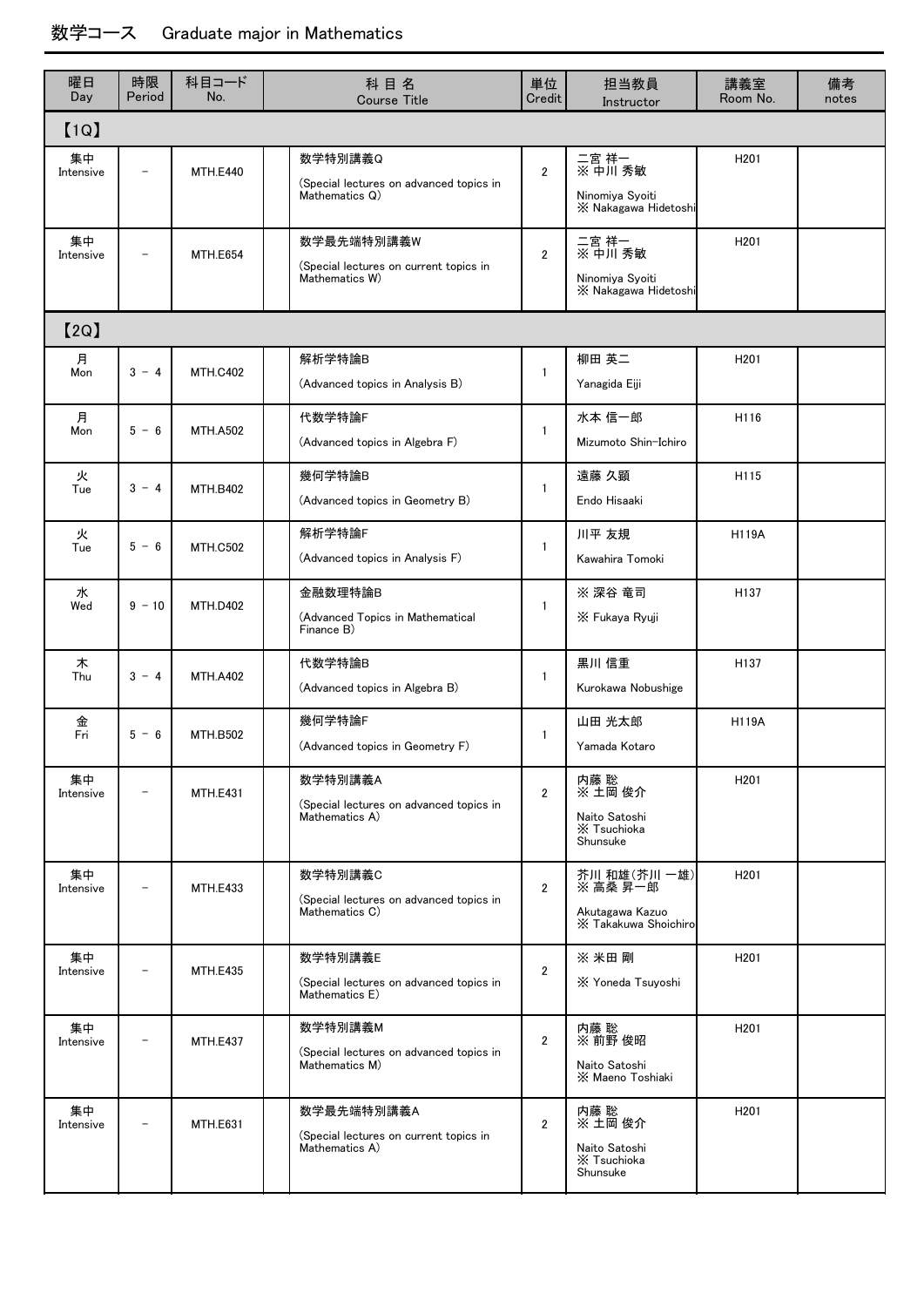### 数学コース Graduate major in Mathematics

| 曜日<br>Day       | 時限<br>Period    | 科目コード<br>No.    | 科目名<br><b>Course Title</b>                                             | 単位<br>Credit   | 担当教員<br>Instructor                                                   | 講義室<br>Room No.  | 備考<br>notes |
|-----------------|-----------------|-----------------|------------------------------------------------------------------------|----------------|----------------------------------------------------------------------|------------------|-------------|
| [2Q]            |                 |                 |                                                                        |                |                                                                      |                  |             |
| 集中<br>Intensive |                 | MTH.E633        | 数学最先端特別講義C<br>(Special lectures on current topics in<br>Mathematics C) | $\overline{2}$ | 芥川 和雄(芥川 一雄)<br>※ 高桑 昇一郎<br>Akutagawa Kazuo<br>X Takakuwa Shoichirol | H <sub>201</sub> |             |
| 集中<br>Intensive | $\qquad \qquad$ | <b>MTH.E635</b> | 数学最先端特別講義E<br>(Special lectures on current topics in<br>Mathematics E) | $\mathfrak{p}$ | ※ 米田 剛<br>X Yoneda Tsuyoshi                                          | H <sub>201</sub> |             |
| 集中<br>Intensive |                 | <b>MTH.E651</b> | 数学最先端特別講義T<br>(Special lectures on current topics in<br>Mathematics T) | $\overline{2}$ | 内藤 聡<br>$\times$ 前野 俊昭<br>Naito Satoshi<br>X Maeno Toshiaki          | H <sub>201</sub> |             |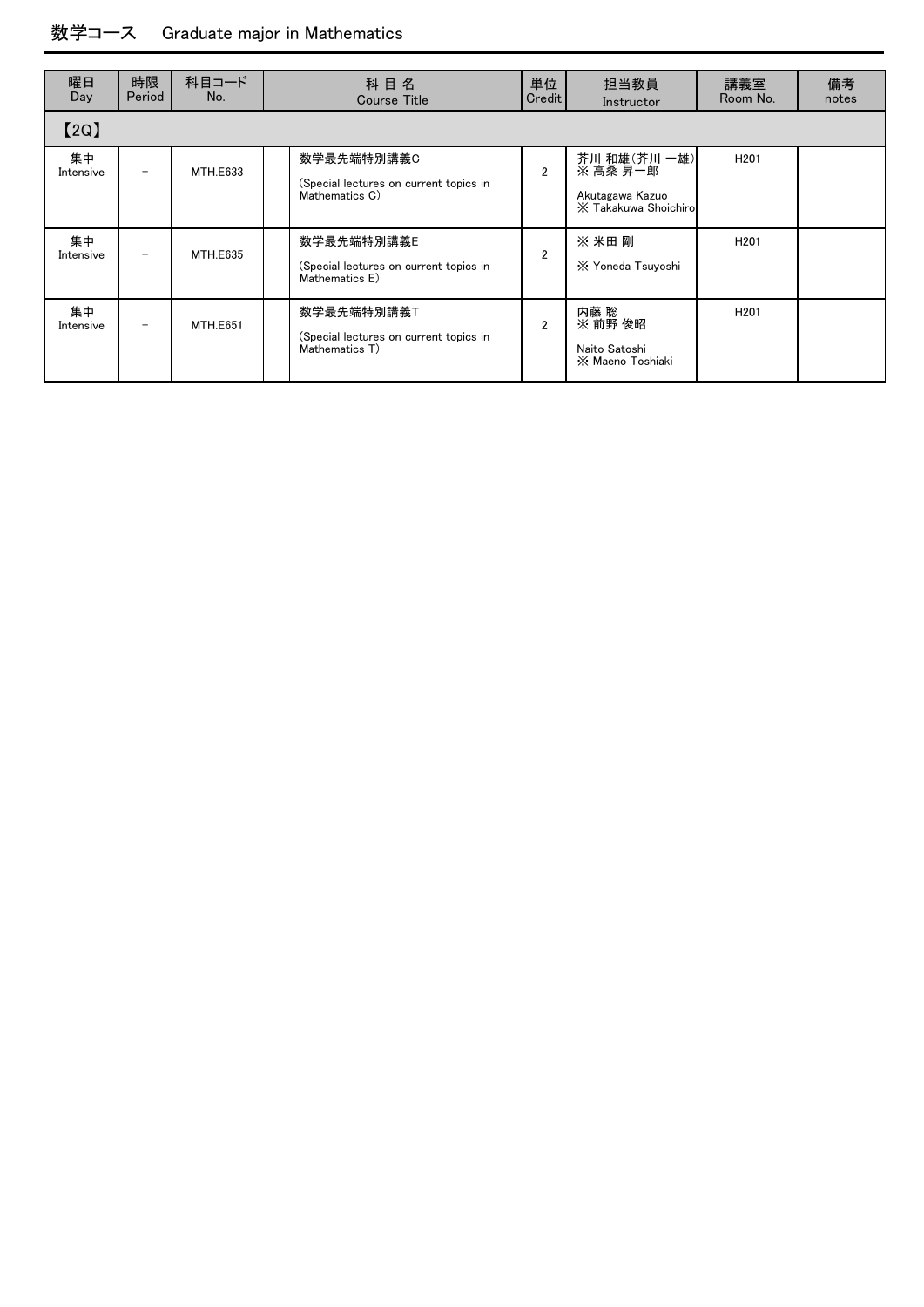| 曜日<br>Day       | 時限<br>Period             | 科目コード<br>No.    |         | 科目名<br><b>Course Title</b>                              | 単位<br>Credit   | 担当教員<br>Instructor                                             | 講義室<br>Room No. | 備考<br>notes                  |
|-----------------|--------------------------|-----------------|---------|---------------------------------------------------------|----------------|----------------------------------------------------------------|-----------------|------------------------------|
| $[1 \sim 2Q]$   |                          |                 |         |                                                         |                |                                                                |                 |                              |
| 水<br>Wed        | $1 - 2$                  | PHY.P610        | $\star$ | Advanced Writing in Physics<br>(物理学ライティング発展)            | $\overline{2}$ | <b>TILMA TODD</b><br><b>EDWARD</b><br>Tilma Todd               | H104            | $O(1\sim 2Q)$                |
| 水<br>Wed        | $3 - 4$                  | <b>PHY.P410</b> | $\star$ | <b>Basic Writing in Physics</b><br>(物理学ライティング基礎)        | $\overline{2}$ | <b>TILMA TODD</b><br><b>EDWARD</b><br>Tilma Todd               | H116            | $O(1\sim 2Q)$                |
| 講究等<br>Seminar  | $\overline{\phantom{a}}$ | PHY.Z491        |         | 物理学講究S1<br>(Seminar in Physics S1)                      | $\mathbf{1}$   | 指導教員<br>Academic Supervisor                                    |                 | $O(1\sim 2Q)$                |
| 講究等<br>Seminar  |                          | PHY.Z591        |         | 物理学講究S2<br>(Seminar in Physics S2)                      | $\mathbf{1}$   | 指導教員<br>Academic Supervisor                                    |                 | $O(1\sim 2Q)$                |
| 講究等<br>Seminar  | $\overline{\phantom{0}}$ | PHY.Z691        |         | 物理学講究S3<br>(Seminar in Physics S3)                      | $\overline{2}$ | 指導教員<br>Academic Supervisor                                    |                 | $O(1\sim 2Q)$                |
| 講究等<br>Seminar  | $\overline{\phantom{a}}$ | PHY.Z693        |         | 物理学講究S4<br>(Seminar in Physics S4)                      | $\overline{2}$ | 指導教員<br>Academic Supervisor                                    |                 | $O(1\sim 2Q)$                |
| 講究等<br>Seminar  | $\overline{\phantom{0}}$ | PHY.Z695        |         | 物理学講究S5<br>(Seminar in Physics S5)                      | $\overline{2}$ | 指導教員<br>Academic Supervisor                                    |                 | $O(1\sim 2Q)$                |
| [1Q]            |                          |                 |         |                                                         |                |                                                                |                 |                              |
| 月<br>Mon        | $3 - 4$                  | <b>PHY.F430</b> |         | ハドロン物理学<br>(Hadron Physics)                             | $\overline{2}$ | 柴田 利明<br>岡 眞<br>Shibata Toshi-Aki<br>Oka Makoto                | <b>H119A</b>    | $\bullet$ (Mon·Thu)          |
| 月<br>Mon        | $5 - 8$                  | <b>PHY.L412</b> |         | 物理基本実験<br>(Fundamental Physics Experiments)             | $\mathbf{1}$   | 柴田 利明<br>河合 誠之 ほか<br>Shibata Toshi-Aki<br>Kawai Nobuyuki et al | H134A実験室        | $\Box$                       |
| 火<br>Tue        | $3 - 4$                  | PHY.Q438        |         | 多体系の量子力学<br>(Quantum Mechanics of Many-Body<br>Systems) | $\overline{2}$ | 西田 祐介<br>Nishida Yusuke                                        | H116            | $\bigcirc$ (Tue · Fri)       |
| 木<br>Thu        | $1 - 2$                  | <b>PHY.C446</b> |         | 光と物質 I<br>(Light and Matter I)                          | $\mathbf{1}$   | 上妻 幹旺<br>Kozuma Mikio                                          | H103            |                              |
| 木<br>Thu        | $3 - 4$                  | <b>PHY.F430</b> |         | ハドロン物理学<br>(Hadron Physics)                             | $\overline{2}$ | 柴田 利明<br>岡 眞<br>Shibata Toshi-Aki<br>Oka Makoto                | <b>H119A</b>    | $\bullet$ (Mon·Thu)          |
| 金<br>Fri        | $1 - 2$                  | <b>PHY.C442</b> |         | 超流動<br>(Superfluidity)                                  | $\mathbf{1}$   | 井澤 公一<br>Izawa Koichi                                          | S515            |                              |
| 金<br>Fri        | $3 - 4$                  | PHY.Q438        |         | 多体系の量子力学<br>(Quantum Mechanics of Many-Body<br>Systems) | $\overline{2}$ | 西田 祐介<br>Nishida Yusuke                                        | H116            | $\bigcirc$ (Tue $\cdot$ Fri) |
| 集中<br>Intensive |                          | <b>PHY.P530</b> |         | 物理学特別講義第一<br>(Special Lectures in Physics I)            | 1              | 未定<br>Undecided                                                |                 |                              |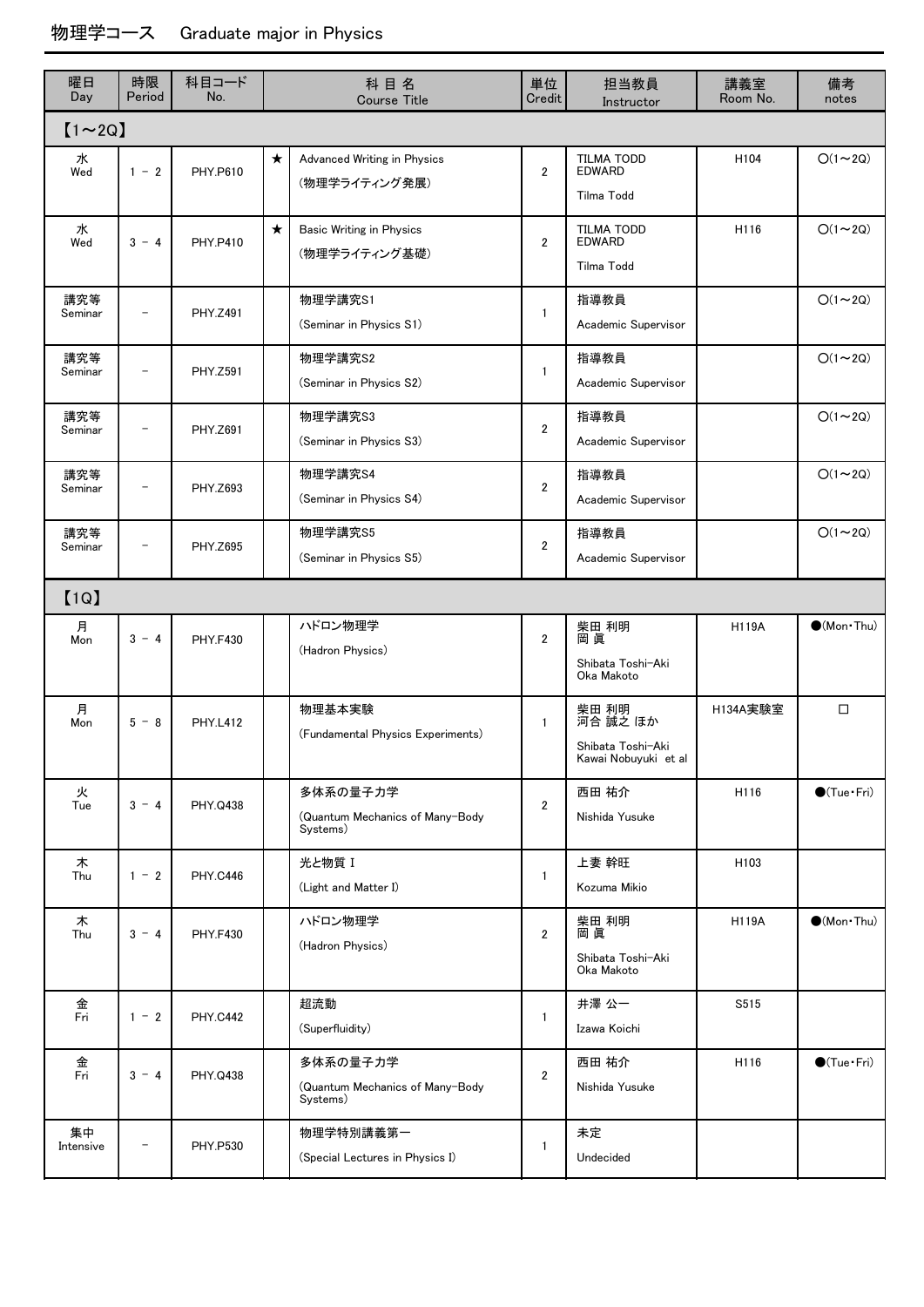| 曜日<br>Day       | 時限<br>Period             | 科目コード<br>No.    |         | 科目名<br><b>Course Title</b>                                                 | 単位<br>Credit | 担当教員<br>Instructor                                 | 講義室<br>Room No. | 備考<br>notes |
|-----------------|--------------------------|-----------------|---------|----------------------------------------------------------------------------|--------------|----------------------------------------------------|-----------------|-------------|
| [1Q]            |                          |                 |         |                                                                            |              |                                                    |                 |             |
| 集中<br>Intensive |                          | <b>PHY.P550</b> |         | 物理学特論第一<br>(Special Topics in Physics I)                                   | $\mathbf{1}$ | 岡眞<br>伊藤 克司 ほか<br>Oka Makoto<br>Ito Katsushi et al |                 |             |
| 集中<br>Intensive |                          | PHY.P615-01     | $\star$ | Overseas Visiting Research in Physics I<br>(物理学海外留学研究第一)                   | $\mathbf{1}$ | 村上 修一<br>Murakami Syuichi                          | 海外派遣先機関         |             |
| 集中<br>Intensive |                          | PHY.P616-01     | $\star$ | Overseas Visiting Research in Physics II<br>(物理学海外留学研究第二)                  | $\mathbf{1}$ | 村上 修一<br>Murakami Syuichi                          | 海外派遣先機関         |             |
| 集中<br>Intensive |                          | PHY.P617-01     | $\star$ | Overseas Visiting Research in Physics III<br>(物理学海外留学研究第三)                 | $\mathbf{1}$ | 村上 修一<br>Murakami Syuichi                          | 海外派遣先機関         |             |
| 集中<br>Intensive |                          | PHY.P618-01     |         | 物理学先端研究第一<br>(Advanced Research in Physics I)                              | $\mathbf{1}$ | 陣内 修<br>Jinnouchi Osamu                            |                 |             |
| 集中<br>Intensive |                          | PHY.P619-01     |         | 物理学先端研究第二<br>(Advanced Research in Physics II)                             | $\mathbf{1}$ | 陣内 修<br>Jinnouchi Osamu                            |                 |             |
| 集中<br>Intensive |                          | PHY.P620-01     |         | 物理学先端研究第三<br>(Advanced Research in Physics III)                            | $\mathbf{1}$ | 陣内 修<br>Jinnouchi Osamu                            |                 |             |
| 集中<br>Intensive |                          | PHY.P621-01     | $\star$ | Overseas Research Project in Physics I<br>(物理学派遣プロジェクト第一)                  | 1            | 村上 修一<br>Murakami Syuichi                          |                 |             |
| 集中<br>Intensive |                          | PHY.P622-01     | $\star$ | Overseas Research Project in Physics II<br>(物理学派遣プロジェクト第二)                 | $\mathbf{1}$ | 村上 修一<br>Murakami Syuichi                          |                 |             |
| 集中<br>Intensive |                          | PHY.P623-01     | $\star$ | Overseas Research Project in Physics III<br>(物理学派遣プロジェクト第三)                | $\mathbf{1}$ | 村上 修一<br>Murakami Syuichi                          |                 |             |
| 集中<br>Intensive | $\overline{\phantom{0}}$ | PHY.P624-01     | $\star$ | Advanced Exercises in Organizing<br>Physics Conferences I<br>(物理学企画実践第一)   | $\mathbf{1}$ | 陣内 修<br>Jinnouchi Osamu                            |                 |             |
| 集中<br>Intensive |                          | PHY.P625-01     | $\star$ | Advanced Exercises in Organizing<br>Physics Conferences II<br>(物理学企画実践第二)  | $\mathbf{1}$ | 陣内 修<br>Jinnouchi Osamu                            |                 |             |
| 集中<br>Intensive | $\overline{a}$           | PHY.P626-01     | $\star$ | Advanced Exercises in Organizing<br>Physics Conferences III<br>(物理学企画実践第三) | $\mathbf{1}$ | 陣内 修<br>Jinnouchi Osamu                            |                 |             |
| 集中<br>Intensive |                          | PHY.P627-01     | $\star$ | Advanced Exercises in Physics<br>Presentation I<br>(物理学プレゼンテーション実践第一)      | $\mathbf{1}$ | 久世 正弘<br>Kuze Masahiro                             |                 |             |
| 集中<br>Intensive |                          | PHY.P628-01     | $\star$ | Advanced Exercises in Physics<br>Presentation II<br>(物理学プレゼンテーション実践第二)     | $\mathbf{1}$ | 久世 正弘<br>Kuze Masahiro                             |                 |             |
| 集中<br>Intensive |                          | PHY.P629-01     | $\star$ | Advanced Exercises in Physics<br>Presentation III<br>(物理学プレゼンテーション実践第三)    | $\mathbf{1}$ | 久世 正弘<br>Kuze Masahiro                             |                 |             |
| 集中<br>Intensive |                          | PHY.P630        |         | 物理学特別講義発展第一<br>(Advanced Special Lectures in Physics I)                    | $\mathbf{1}$ | 未定<br>Undecided                                    |                 |             |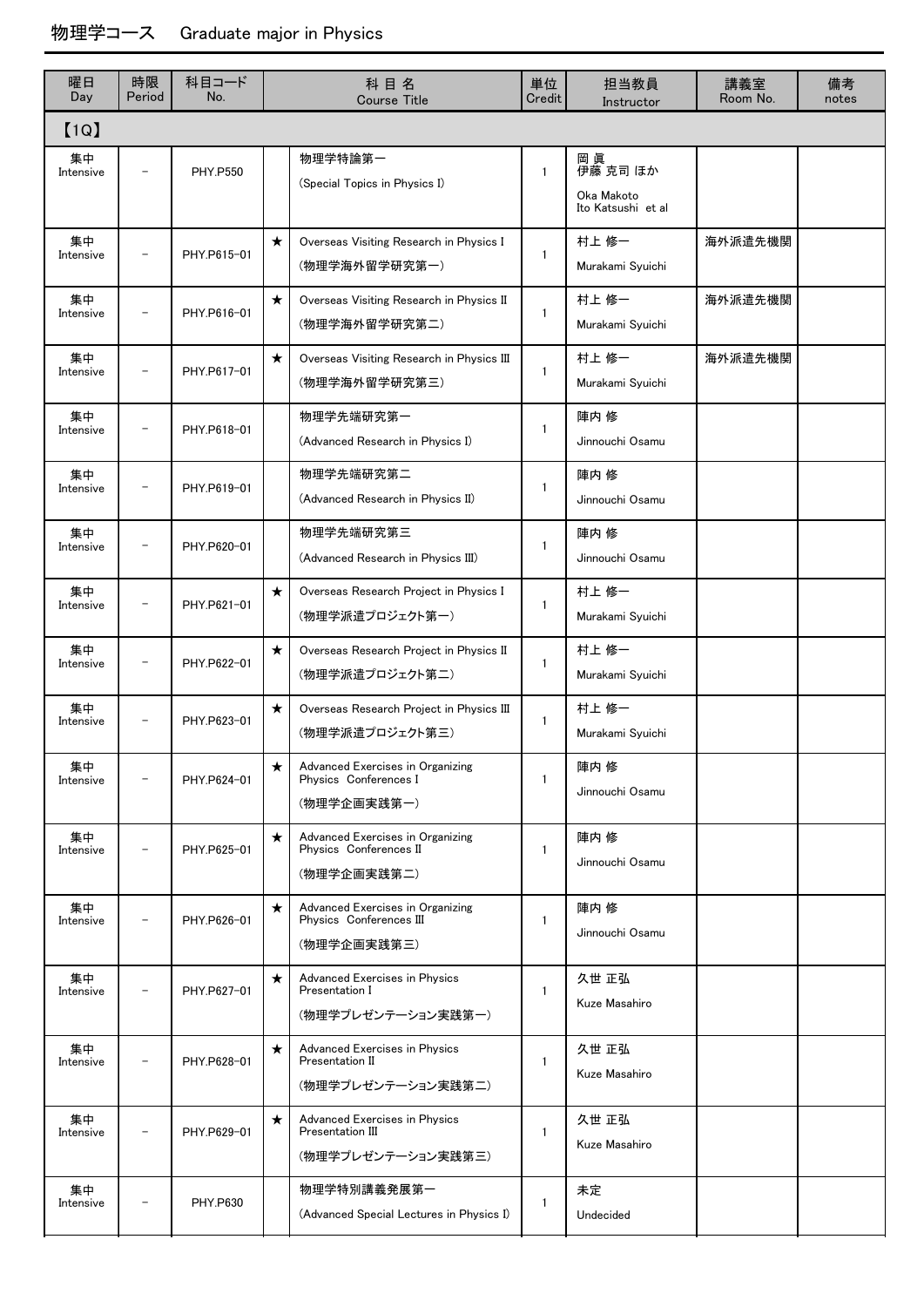| 曜日<br>Day       | 時限<br>Period             | 科目コード<br>No.    |         | 科目名<br><b>Course Title</b>                                                          | 単位<br>Credit   | 担当教員<br>Instructor                                  | 講義室<br>Room No. | 備考<br>notes                 |
|-----------------|--------------------------|-----------------|---------|-------------------------------------------------------------------------------------|----------------|-----------------------------------------------------|-----------------|-----------------------------|
| [1Q]            |                          |                 |         |                                                                                     |                |                                                     |                 |                             |
| 集中<br>Intensive | $\overline{\phantom{a}}$ | <b>PHY.P650</b> |         | 物理学特論発展第一<br>(Advanced Special Topics in Physics I)                                 | $\mathbf{1}$   | 岡 眞<br>伊藤 克司 ほか<br>Oka Makoto<br>Ito Katsushi et al |                 |                             |
| 講究等<br>Seminar  |                          | <b>PHY P403</b> |         | 物理学コース演習S1<br>(Exercises in Physics Course S1)                                      | $\overline{2}$ | 指導教員<br>Academic Supervisor                         |                 |                             |
| 講究等<br>Seminar  | $\overline{\phantom{0}}$ | <b>PHY.P404</b> |         | 物理学コース実験S1<br>(Laboratory Work in Physics Course S1)                                | $\overline{2}$ | 指導教員<br>Academic Supervisor                         |                 |                             |
| 講究等<br>Seminar  |                          | PHY.P413-01     | $\star$ | Practical Exercises in International<br>Research I<br>(国際研究実地演習第一)                  | $\mathbf{1}$   | 村上 修一<br>Murakami Syuichi                           | 海外派遣先機関         |                             |
| 講究等<br>Seminar  | $\overline{\phantom{0}}$ | PHY.P414-01     | $\star$ | Practical Exercises in International<br>Research II<br>(国際研究実地演習第二)                 | $\mathbf{1}$   | 村上 修一<br>Murakami Syuichi                           | 海外派遣先機関         |                             |
| 講究等<br>Seminar  |                          | PHY.P415-01     | $\star$ | Practical Exercises in Organizing<br>International Conferences I<br>(国際研究集会企画演習第一)  | 1              | 陣内 修<br>Jinnouchi Osamu                             |                 |                             |
| 講究等<br>Seminar  | $\overline{\phantom{0}}$ | PHY.P416-01     | $\star$ | Practical Exercises in Organizing<br>International Conferences II<br>(国際研究集会企画演習第二) | $\mathbf{1}$   | 陣内 修<br>Jinnouchi Osamu                             |                 |                             |
| 講究等<br>Seminar  |                          | <b>PHY.P417</b> |         | 物理学コロキウムI<br>(Colloquium in Physics I)                                              | $\mathbf{1}$   | 田中 秀数<br>Tanaka Hidekazu                            |                 |                             |
| 講究等<br>Seminar  |                          | PHY.P503        |         | 物理学コース演習S2<br>(Exercises in Physics Course S2)                                      | $\overline{2}$ | 指導教員<br>Academic Supervisor                         |                 |                             |
| 講究等<br>Seminar  |                          | <b>PHY.P504</b> |         | 物理学コース実験S2<br>(Laboratory Work in Physics Course S2)                                | $\overline{2}$ | 指導教員<br>Academic Supervisor                         |                 |                             |
| [2Q]            |                          |                 |         |                                                                                     |                |                                                     |                 |                             |
| 月<br>Mon        | $1 - 2$                  | <b>PHY.F436</b> |         | 素粒子物理学発展<br>(Advanced Particle Physics)                                             | $\overline{2}$ | 陣内 修<br>Jinnouchi Osamu                             | <b>H119A</b>    | $\bullet$ (Mon $\cdot$ Thu) |
| 月<br>Mon        | $3 - 4$                  | <b>PHY.C439</b> |         | 磁性体の物理<br>(Physics of Magnetic Materials)                                           | $\mathbf{1}$   | 田中 秀数<br>Tanaka Hidekazu                            | H137            |                             |
| 火<br>Tue        | $1 - 2$                  | PHY.Q433        |         | 場の理論I<br>(Field Theory I)                                                           | $\overline{2}$ | 伊藤 克司<br>Ito Katsushi                               | H115            | $\bigcirc$ (Tue · Fri)      |
| 火<br>Tue        | $3 - 4$                  | <b>PHY.F437</b> |         | 原子核物理学発展<br>(Advanced Nuclear Physics)                                              | $\overline{2}$ | 中村 隆司<br>肥山 詠美子<br>Nakamura Takashi<br>Hiyama Emiko | <b>H119A</b>    | $\bigcirc$ (Tue · Fri)      |
| 火<br>Tue        | $5 - 6$                  | <b>PHY.F431</b> |         | 宇宙論<br>(Cosmology)                                                                  | $\mathbf{1}$   | 山口 昌英<br>Yamaguchi Masahide                         | W242            |                             |
| 木<br>Thu        | $1 - 2$                  | <b>PHY.F436</b> |         | 素粒子物理学発展<br>(Advanced Particle Physics)                                             | $\overline{2}$ | 陣内 修<br>Jinnouchi Osamu                             | <b>H119A</b>    | $\bullet$ (Mon $\cdot$ Thu) |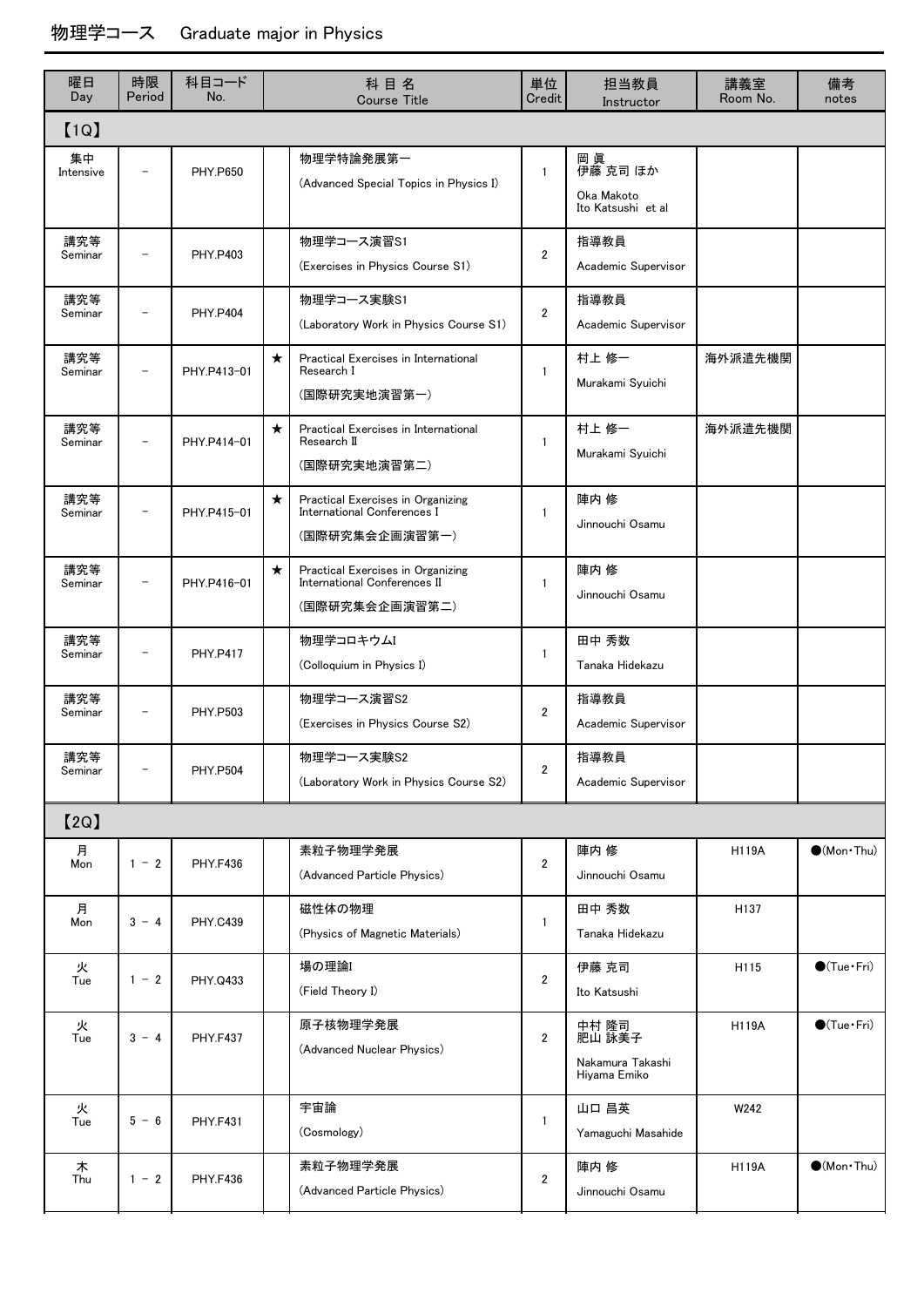| 曜日<br>Day       | 時限<br>Period             | 科目コード<br>No.    |         | 科目名<br>Course Title                                                       | 単位<br>Credit   | 担当教員<br>Instructor                                  | 講義室<br>Room No. | 備考<br>notes            |
|-----------------|--------------------------|-----------------|---------|---------------------------------------------------------------------------|----------------|-----------------------------------------------------|-----------------|------------------------|
| [2Q]            |                          |                 |         |                                                                           |                |                                                     |                 |                        |
| ᄎ<br>Thu        | $3 - 4$                  | <b>PHY.C447</b> |         | 光と物質 Ⅱ<br>(Light and Matter II)                                           | $\mathbf{1}$   | 金森 英人<br>Kanamori Hideto                            | H115            |                        |
| 金<br>Fri        | $1 - 2$                  | PHY.Q433        |         | 場の理論I<br>(Field Theory I)                                                 | $\overline{2}$ | 伊藤 克司<br>Ito Katsushi                               | H115            | $\bigcirc$ (Tue · Fri) |
| 金<br>Fri        | $3 - 4$                  | <b>PHY.F437</b> |         | 原子核物理学発展<br>(Advanced Nuclear Physics)                                    | $\overline{2}$ | 中村 隆司<br>肥山 詠美子<br>Nakamura Takashi<br>Hiyama Emiko | <b>H119A</b>    | $\bullet$ (Tue · Fri)  |
| 金<br>Fri        | $5 - 6$                  | <b>PHY.C443</b> |         | 超伝導<br>(Superconductivity)                                                | $\mathbf{1}$   | 大熊 哲<br>Okuma Satoshi                               | S514            |                        |
| 集中<br>Intensive |                          | PHY.P531        |         | 物理学特別講義第二<br>(Special Lectures in Physics II)                             | 1              | 未定<br>Undecided                                     |                 |                        |
| 集中<br>Intensive |                          | <b>PHY.P551</b> |         | 物理学特論第二<br>(Special Topics in Physics II)                                 | 1              | 岡 眞<br>伊藤 克司 ほか<br>Oka Makoto<br>Ito Katsushi et al |                 |                        |
| 集中<br>Intensive |                          | PHY.P615-02     | $\star$ | Overseas Visiting Research in Physics I<br>(物理学海外留学研究第一)                  | 1              | 村上 修一<br>Murakami Syuichi                           | 海外派遣先機関         |                        |
| 集中<br>Intensive | $\qquad \qquad$          | PHY.P616-02     | $\star$ | Overseas Visiting Research in Physics II<br>(物理学海外留学研究第二)                 | $\mathbf{1}$   | 村上 修一<br>Murakami Syuichi                           | 海外派遣先機関         |                        |
| 集中<br>Intensive | $\qquad \qquad -$        | PHY.P617-02     | $\star$ | Overseas Visiting Research in Physics III<br>(物理学海外留学研究第三)                | $\mathbf{1}$   | 村上 修一<br>Murakami Syuichi                           | 海外派遣先機関         |                        |
| 集中<br>Intensive |                          | PHY.P618-02     |         | 物理学先端研究第一<br>(Advanced Research in Physics I)                             | 1              | 陣内 修<br>Jinnouchi Osamu                             |                 |                        |
| 集中<br>Intensive |                          | PHY.P619-02     |         | 物理学先端研究第二<br>(Advanced Research in Physics II)                            | 1              | 陣内修<br>Jinnouchi Osamu                              |                 |                        |
| 集中<br>Intensive | $\qquad \qquad$          | PHY.P620-02     |         | 物理学先端研究第三<br>(Advanced Research in Physics III)                           | 1              | 陣内 修<br>Jinnouchi Osamu                             |                 |                        |
| 集中<br>Intensive | $\qquad \qquad -$        | PHY.P621-02     | $\star$ | Overseas Research Project in Physics I<br>(物理学派遣プロジェクト第一)                 | 1              | 村上 修一<br>Murakami Syuichi                           |                 |                        |
| 集中<br>Intensive | $\overline{a}$           | PHY.P622-02     | $\star$ | Overseas Research Project in Physics II<br>(物理学派遣プロジェクト第二)                | $\mathbf{1}$   | 村上 修一<br>Murakami Syuichi                           |                 |                        |
| 集中<br>Intensive | $\overline{\phantom{a}}$ | PHY.P623-02     | $\star$ | Overseas Research Project in Physics III<br>(物理学派遣プロジェクト第三)               | 1              | 村上 修一<br>Murakami Syuichi                           |                 |                        |
| 集中<br>Intensive | $\overline{\phantom{0}}$ | PHY.P624-02     | $\star$ | Advanced Exercises in Organizing<br>Physics Conferences I<br>(物理学企画実践第一)  | 1              | 陣内 修<br>Jinnouchi Osamu                             |                 |                        |
| 集中<br>Intensive |                          | PHY.P625-02     | $\star$ | Advanced Exercises in Organizing<br>Physics Conferences II<br>(物理学企画実践第二) | 1              | 陣内 修<br>Jinnouchi Osamu                             |                 |                        |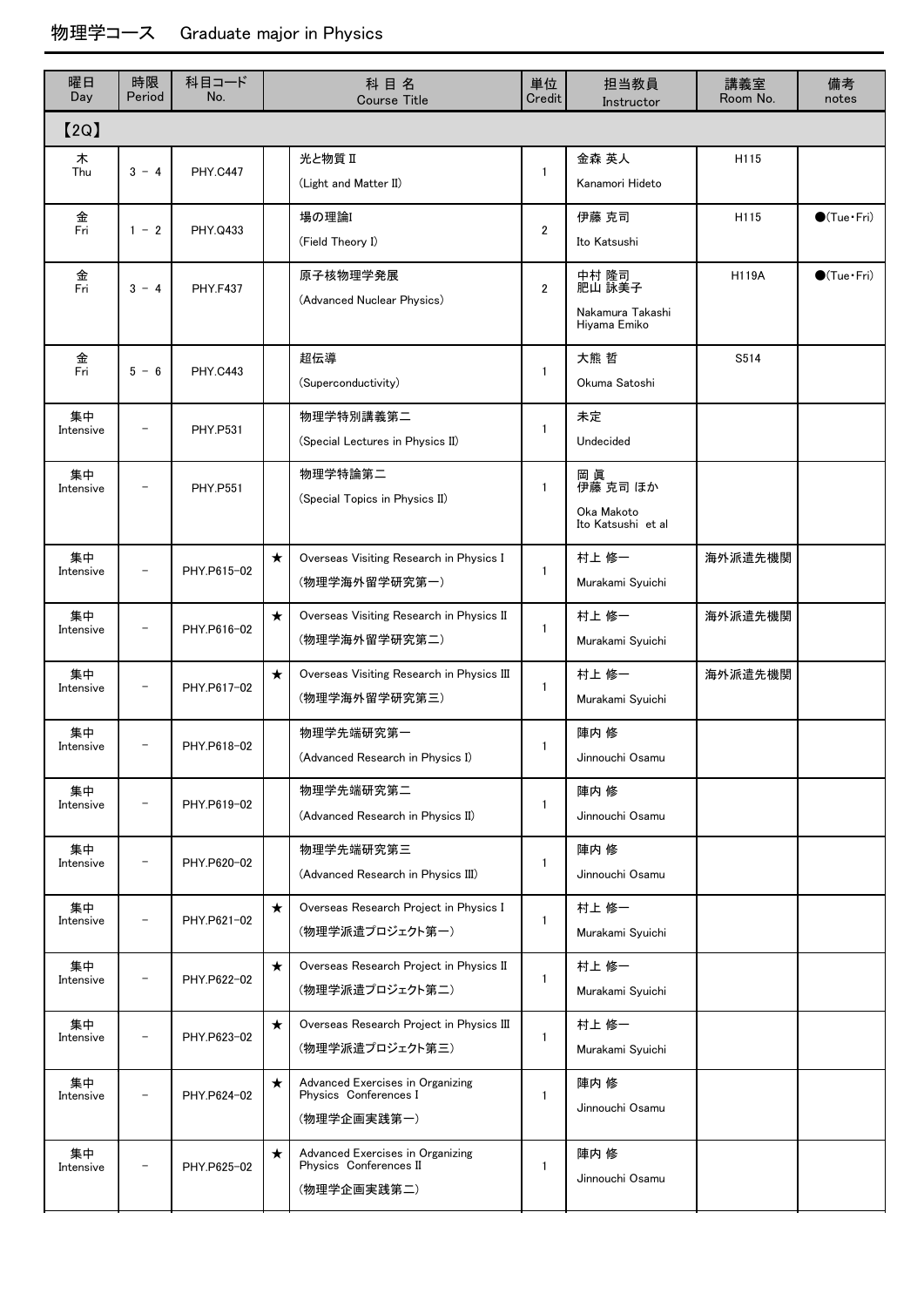| 曜日<br>Day       | 時限<br>Period | 科目コード<br>No.    |         | 科目名<br><b>Course Title</b>                                                                | 単位<br>Credit | 担当教員<br>Instructor                                 | 講義室<br>Room No. | 備考<br>notes |
|-----------------|--------------|-----------------|---------|-------------------------------------------------------------------------------------------|--------------|----------------------------------------------------|-----------------|-------------|
| [2Q]            |              |                 |         |                                                                                           |              |                                                    |                 |             |
| 集中<br>Intensive |              | PHY.P626-02     | $\star$ | Advanced Exercises in Organizing<br>Physics Conferences III<br>(物理学企画実践第三)                | $\mathbf{1}$ | 陣内 修<br>Jinnouchi Osamu                            |                 |             |
| 集中<br>Intensive |              | PHY.P627-02     | $\star$ | Advanced Exercises in Physics<br>Presentation I<br>(物理学プレゼンテーション実践第一)                     | $\mathbf{1}$ | 久世 正弘<br>Kuze Masahiro                             |                 |             |
| 集中<br>Intensive |              | PHY.P628-02     | $\star$ | Advanced Exercises in Physics<br>Presentation II<br>(物理学プレゼンテーション実践第二)                    | $\mathbf{1}$ | 久世 正弘<br>Kuze Masahiro                             |                 |             |
| 集中<br>Intensive |              | PHY.P629-02     | $\star$ | Advanced Exercises in Physics<br>Presentation III<br>(物理学プレゼンテーション実践第三)                   | $\mathbf{1}$ | 久世 正弘<br>Kuze Masahiro                             |                 |             |
| 集中<br>Intensive |              | <b>PHY P631</b> |         | 物理学特別講義発展第二<br>(Advanced Special Lectures in Physics II)                                  | $\mathbf{1}$ | 未定<br>Undecided                                    |                 |             |
| 集中<br>Intensive |              | <b>PHY.P651</b> |         | 物理学特論発展第二<br>(Advanced Special Topics in Physics II)                                      | $\mathbf{1}$ | 岡眞<br>伊藤 克司 ほか<br>Oka Makoto<br>Ito Katsushi et al |                 |             |
| 講究等<br>Seminar  |              | PHY.P413-02     | $\star$ | Practical Exercises in International<br>Research I<br>(国際研究実地演習第一)                        | 1            | 村上 修一<br>Murakami Syuichi                          | 海外派遣先機関         |             |
| 講究等<br>Seminar  |              | PHY.P414-02     | $\star$ | Practical Exercises in International<br>Research II<br>(国際研究実地演習第二)                       | $\mathbf{1}$ | 村上 修一<br>Murakami Syuichi                          | 海外派遣先機関         |             |
| 講究等<br>Seminar  |              | PHY.P415-02     | $\star$ | Practical Exercises in Organizing<br><b>International Conferences I</b><br>(国際研究集会企画演習第一) | $\mathbf{1}$ | 陣内 修<br>Jinnouchi Osamu                            |                 |             |
| 講究等<br>Seminar  |              | PHY.P416-02     | $\star$ | Practical Exercises in Organizing<br>International Conferences II<br>(国際研究集会企画演習第二)       | $\mathbf{1}$ | 陣内修<br>Jinnouchi Osamu                             |                 |             |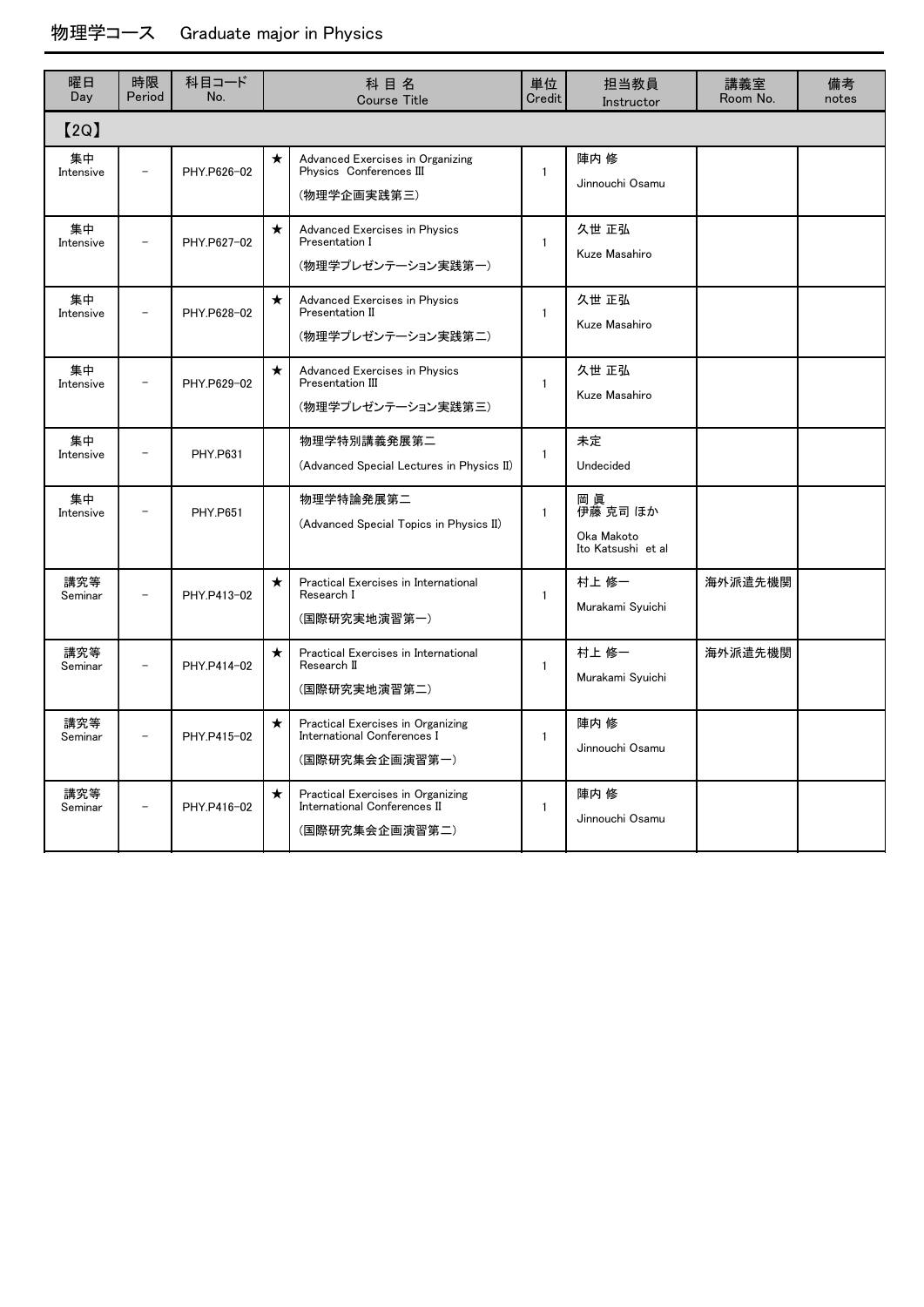### 化学コース Graduate major in Chemistry

| 曜日<br>Day                | 時限<br>Period      | 科目コード<br>No.    | 科目名<br><b>Course Title</b>                                      | 単位<br>Credit   | 担当教員<br>Instructor          | 講義室<br>Room No. | 備考<br>notes              |
|--------------------------|-------------------|-----------------|-----------------------------------------------------------------|----------------|-----------------------------|-----------------|--------------------------|
| $[1 \sim 2Q]$            |                   |                 |                                                                 |                |                             |                 |                          |
| 未定<br>To be<br>announced | $\qquad \qquad -$ | <b>CHM.L471</b> | 化学専修実験第一<br>(Directed Laboratory Work in Chemistry I)           | $\mathbf{1}$   | 指導教員<br>Academic Supervisor |                 | $O(1\sim 2Q)$            |
| 未定<br>To be<br>announced |                   | <b>CHM.L571</b> | 化学専修実験第三<br>(Directed Laboratory Work in Chemistry III)         | $\mathbf{1}$   | 指導教員<br>Academic Supervisor |                 | $O(1\sim 2Q)$            |
| 未定<br>To be<br>announced |                   | CHM.A651-01     | 最先端特別実習第一<br>(Laboratory Training of Advanced<br>Chemistry I)   | $\mathbf{1}$   | 未定<br>Undecided             |                 | $O(1\sim 2Q)$            |
| 未定<br>To be<br>announced |                   | CHM.A653-01     | 最先端特別実習第三<br>(Laboratory Training of Advanced<br>Chemistry III) | $\mathbf{1}$   | 未定<br>Undecided             |                 | $O(1\sim 2Q)$            |
| 未定<br>To be<br>announced |                   | CHM.L671        | 先端化学実験第一<br>(Advanced Laboratory Work in Chemistry<br>I         | 1              | 指導教員<br>Academic Supervisor |                 | $O(1\sim 2Q)$            |
| 未定<br>To be<br>announced |                   | <b>CHM.L673</b> | 先端化学実験第三<br>(Advanced Laboratory Work in Chemistry<br>III)      | $\mathbf{1}$   | 指導教員<br>Academic Supervisor |                 | $O(1\sim 2Q)$            |
| 未定<br>To be<br>announced |                   | <b>CHM.L675</b> | 先端化学実験第五<br>(Advanced Laboratory Work in Chemistry<br>V)        | 1              | 指導教員<br>Academic Supervisor |                 | $O(1\sim 2Q)$            |
| 集中<br>Intensive          |                   | <b>CHM.A435</b> | $\star$<br>Current Chemistry I<br>(カレントケミストリー I)                | 1              | 未定<br>Undecided             |                 | $O(1\sim 2Q)$            |
| 集中<br>Intensive          |                   | CHM.A441-01     | 化学特別講義第一<br>(Recent Progress in Chemistry I)                    | 1              | 未定<br>Undecided             |                 | $O(1\sim 2Q)$            |
| 集中<br>Intensive          |                   | CHM.A442-01     | 化学特別講義第二<br>(Recent Progress in Chemistry II)                   | 1              | 未定<br>Undecided             |                 | $O(1\sim 2Q)$            |
| 集中<br>Intensive          | $\overline{a}$    | CHM.A443-01     | 化学特別講義第三<br>(Recent Progress in Chemistry III)                  | 1              | 未定<br>Undecided             |                 | $O(1\sim 2Q)$            |
| 集中<br>Intensive          |                   | CHM.A641-01     | 最先端⊒ロキウム第<br>(Colloquium on Advanced Chemistry I)               | $\mathbf{1}$   | 未走<br>Undecided             |                 | <del>O(1=2Q)</del><br>休講 |
| 講究等<br>Seminar           |                   | <b>CHM.Z491</b> | 化学講究S1<br>(Seminar in Chemistry S1)                             | 1              | 指導教員<br>Academic Supervisor |                 | $O(1\sim 2Q)$            |
| 講究等<br>Seminar           | -                 | <b>CHM.Z591</b> | 化学講究S2<br>(Seminar in Chemistry S2)                             | $\mathbf{1}$   | 指導教員<br>Academic Supervisor |                 | $O(1\sim 2Q)$            |
| 講究等<br>Seminar           | -                 | CHM.Z691        | 化学講究S3<br>(Seminar in Chemistry S3)                             | $\overline{2}$ | 指導教員<br>Academic Supervisor |                 | $O(1\sim 2Q)$            |
| 講究等<br>Seminar           | $\overline{a}$    | CHM.Z693        | 化学講究S4<br>(Seminar in Chemistry S4)                             | $\overline{2}$ | 指導教員<br>Academic Supervisor |                 | $O(1\sim 2Q)$            |
| 講究等<br>Seminar           | -                 | CHM.Z695        | 化学講究S5<br>(Seminar in Chemistry S5)                             | $\overline{2}$ | 指導教員<br>Academic Supervisor |                 | $O(1\sim 2Q)$            |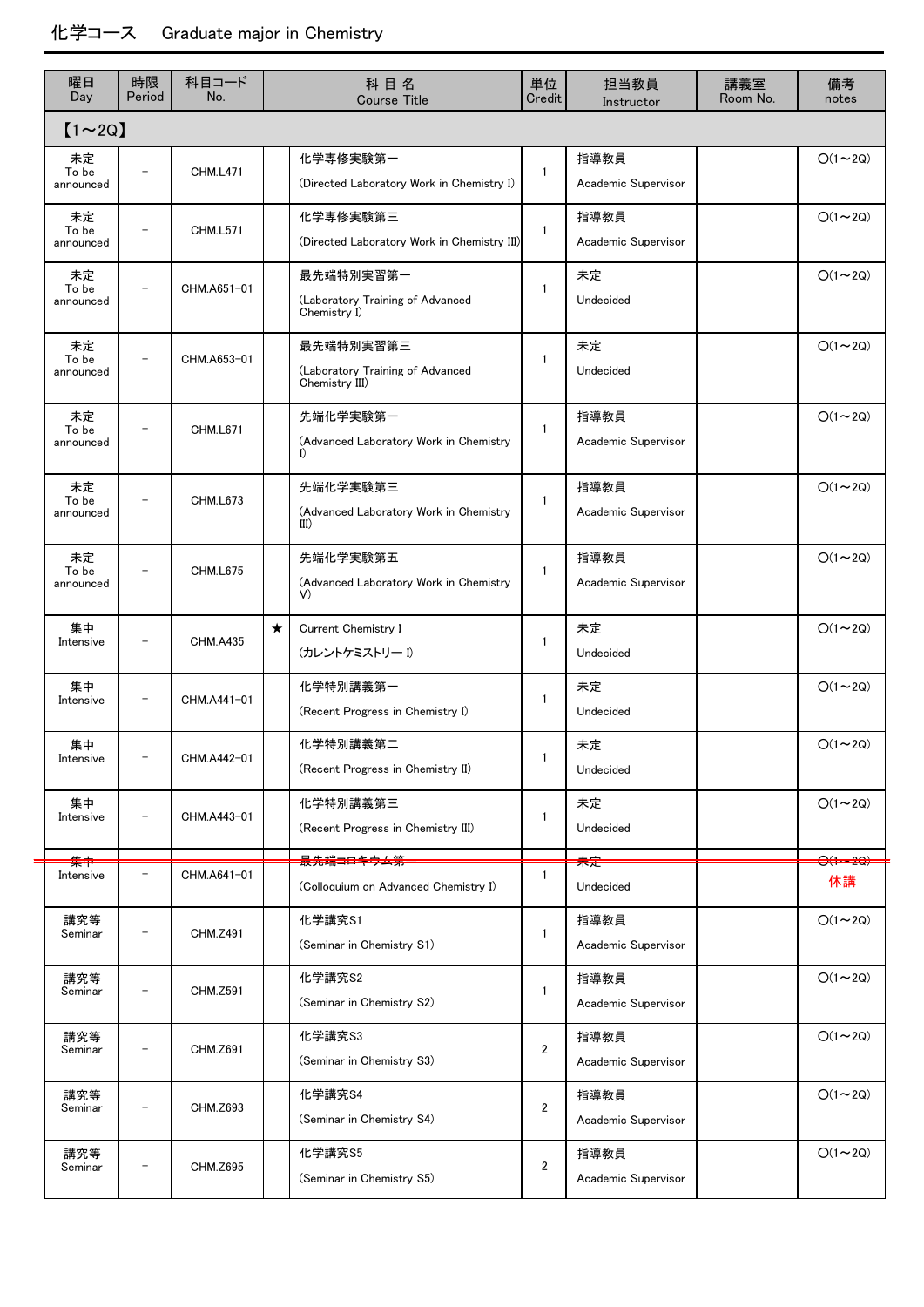### 化学コース Graduate major in Chemistry

| 曜日<br>Day                | 時限<br>Period             | 科目コード<br>No.    |         | 科目名<br><b>Course Title</b>                                         | 単位<br>Credit   | 担当教員<br>Instructor                                                | 講義室<br>Room No.              | 備考<br>notes                 |
|--------------------------|--------------------------|-----------------|---------|--------------------------------------------------------------------|----------------|-------------------------------------------------------------------|------------------------------|-----------------------------|
| [1Q]                     |                          |                 |         |                                                                    |                |                                                                   |                              |                             |
| 未定<br>To be<br>announced | $\overline{\phantom{a}}$ | CHM.A461-01     |         | 化学プレゼンテーション演習<br>(Presentation Exercises in Chemistry)             | $\mathbf{1}$   | 指導教員<br>Academic Supervisor                                       |                              |                             |
| 未定<br>To be<br>announced | $\overline{\phantom{a}}$ | CHM.A661-01     | $\star$ | Basic Exercises in Global Presentation<br>(国際プレゼンテーション基礎)          | $\mathbf{1}$   | 指導教員<br>Academic Supervisor                                       |                              |                             |
| 未定<br>To be<br>announced |                          | CHM.A662-01     | $\star$ | Advanced Exercises in Global Presentation<br>(国際プレゼンテーション実践)       | 1              | 指導教員<br>Academic Supervisor                                       |                              |                             |
| 月<br>Mon                 | $3 - 4$                  | <b>CHM.D401</b> |         | 有機化学基礎特論<br>(Basic Concepts of Organic Chemistry)                  | $\overline{2}$ | 岩澤 伸治<br>大森 建<br>Iwasawa Nobuharu<br>Ohmori Ken                   | $+1113-$<br>H <sub>112</sub> | $\bullet$ (Mon $\cdot$ Thu) |
| 月<br>Mon                 | $5 - 6$                  | <b>CHM.C401</b> |         | 物理化学基礎特論<br>(Basic Concepts of Physical Chemistry)                 | $\overline{2}$ | 河内 宣之<br>大島 康裕 ほか<br>Kouchi Noriyuki<br>Ohshima Yasuhiro et<br>al | H114                         | $\bullet$ (Mon $\cdot$ Thu) |
| 水<br>Wed                 | $5 - 8$                  | <b>CAP.E401</b> |         | 化学環境安全教育第一<br>(Environment Preservation and Chemical<br>Safety I)  | $\mathbf{1}$   | 矢野 哲司<br>小坂田 耕太郎 ほか<br>Yano Tetsuji<br>Osakada Kohtaro et al      | W541<br>J221                 | $\Box$                      |
| 木<br>Thu                 | $3 - 4$                  | <b>CHM.D401</b> |         | 有機化学基礎特論<br>(Basic Concepts of Organic Chemistry)                  | $\overline{2}$ | 岩澤 伸治<br>大森 建<br>Iwasawa Nobuharu<br>Ohmori Ken                   | $+1113$<br>H <sub>112</sub>  | $\bullet$ (Mon $\cdot$ Thu) |
| 木<br>Thu                 | $5 - 6$                  | <b>CHM.C401</b> |         | 物理化学基礎特論<br>(Basic Concepts of Physical Chemistry)                 | $\overline{2}$ | 河内 宣之<br>大島 康裕 ほか<br>Kouchi Noriyuki<br>Ohshima Yasuhiro et<br>al | H114                         | $\bullet$ (Mon $\cdot$ Thu) |
| [2Q]                     |                          |                 |         |                                                                    |                |                                                                   |                              |                             |
| 未定<br>To be<br>announced | $\overline{\phantom{0}}$ | CHM.A461-02     |         | 化学プレゼンテーション演習<br>(Presentation Exercises in Chemistry)             | $\mathbf{1}$   | 指導教員<br>Academic Supervisor                                       |                              |                             |
| 未定<br>To be<br>announced | $\overline{a}$           | CHM.A661-02     | $\star$ | Basic Exercises in Global Presentation<br>(国際プレゼンテーション基礎)          | 1              | 指導教員<br>Academic Supervisor                                       |                              |                             |
| 未定<br>To be<br>announced | $\overline{\phantom{a}}$ | CHM.A662-02     | $\star$ | Advanced Exercises in Global Presentation<br>(国際プレゼンテーション実践)       | $\mathbf{1}$   | 指導教員<br>Academic Supervisor                                       |                              |                             |
| 月<br>Mon                 | $5 - 6$                  | <b>CHM.B401</b> |         | 無機 分析化学基礎特論<br>(Basic Concepts of Inorganic Chemistry)             | $\overline{2}$ | 石谷 治<br>川口 博之 ほか<br>Ishitani Osamu<br>Kawaguchi Hiroyuki<br>et al | H135                         | $\bigcirc$ (Mon Thu)        |
| 水<br>Wed                 | $5 - 8$                  | <b>CAP.E402</b> |         | 化学環境安全教育第二<br>(Environment Preservation and Chemical<br>Safety II) | $\mathbf{1}$   | 矢野 哲司<br>小坂田 耕太郎 ほか<br>Yano Tetsuji<br>Osakada Kohtaro et al      | W541<br>J221                 | □                           |
| 木<br>Thu                 | $5 - 6$                  | <b>CHM.B401</b> |         | 無機 分析化学基礎特論<br>(Basic Concepts of Inorganic Chemistry)             | $\overline{2}$ | 石谷 治<br>川口 博之 ほか<br>Ishitani Osamu<br>Kawaguchi Hiroyuki<br>et al | H135                         | $\bigcirc$ (Mon Thu)        |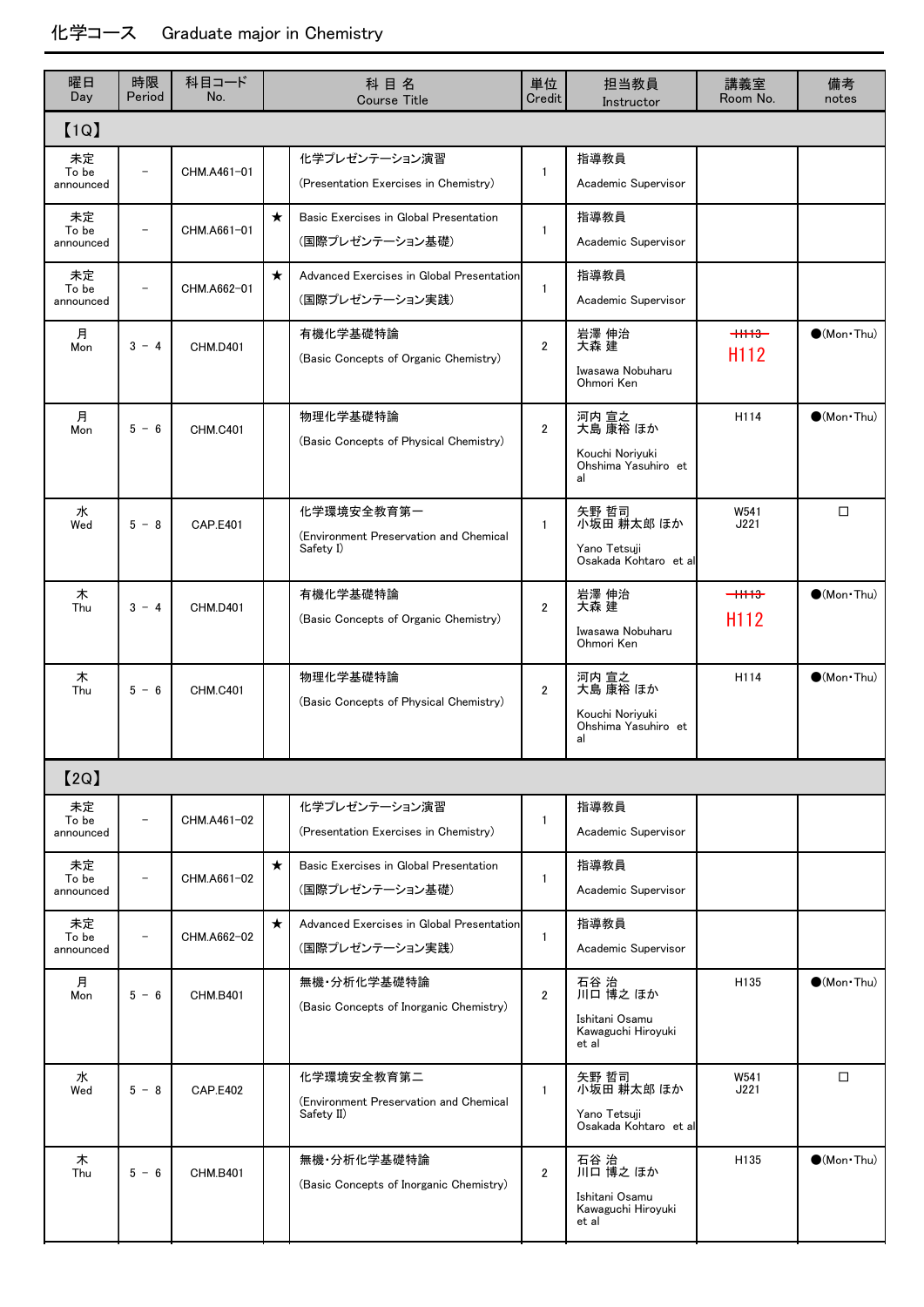# 地球惑星科学コース Graduate major in Earth and Planetary Sciences

| 曜日<br>Day       | 時限<br>Period             | 科目コード<br>No.    | 科目名<br><b>Course Title</b>                                                      | 単位<br>Credit   | 担当教員<br>Instructor          | 講義室<br>Room No.                | 備考<br>notes            |
|-----------------|--------------------------|-----------------|---------------------------------------------------------------------------------|----------------|-----------------------------|--------------------------------|------------------------|
| $[1 \sim 2Q]$   |                          |                 |                                                                                 |                |                             |                                |                        |
| 講究等<br>Seminar  |                          | EPS.Z491        | 地球惑星科学講究S1<br>(Seminar in Earth and Planetary Sciences<br>S <sub>1</sub> )      | $\overline{2}$ | 指導教員<br>Academic Supervisor |                                | $O(1\sim 2Q)$          |
| 講究等<br>Seminar  |                          | EPS.Z591        | 地球惑星科学講究S2<br>(Seminar in Earth and Planetary Sciences<br>S <sub>2</sub>        | $\overline{2}$ | 指導教員<br>Academic Supervisor |                                | $O(1\sim 2Q)$          |
| 講究等<br>Seminar  | $\overline{\phantom{0}}$ | <b>EPS.Z691</b> | 地球惑星科学講究S3<br>(Seminar in Earth and Planetary Sciences<br>S3)                   | $\overline{2}$ | 指導教員<br>Academic Supervisor |                                | $O(1\sim 2Q)$          |
| 講究等<br>Seminar  |                          | EPS.Z693        | 地球惑星科学講究S4<br>(Seminar in Earth and Planetary Sciences<br>S4)                   | $\overline{2}$ | 指導教員<br>Academic Supervisor |                                | $O(1\sim 2Q)$          |
| 講究等<br>Seminar  | $\overline{\phantom{0}}$ | <b>EPS.Z695</b> | 地球惑星科学講究S5<br>(Seminar in Earth and Planetary Sciences<br>S5)                   | $\overline{2}$ | 指導教員<br>Academic Supervisor |                                | $O(1\sim 2Q)$          |
| [1Q]            |                          |                 |                                                                                 |                |                             |                                |                        |
| 火<br>Tue        | $5 - 6$                  | <b>EPS.A417</b> | 太陽地球系物理学D<br>(Solar-Terrestrial Physics D)                                      | $\overline{2}$ | ※ 加藤 學<br>X Kato Manabu     | S421                           | $\bigcirc$ (Tue·Fri)   |
| 火<br>Tue        | $7 - 8$                  | <b>EPS.A419</b> | 固体地球科学B<br>(Solid-Earth Science B)                                              | $\overline{2}$ | 岩森 光<br>Iwamori Hikaru      | 石実1-103<br><b>Meeting Room</b> | $\bigcirc$ (Tue·Fri)   |
| 金<br>Fri        | $5 - 6$                  | <b>EPS.A417</b> | 太陽地球系物理学D<br>(Solar-Terrestrial Physics D)                                      | $\overline{2}$ | ※加藤學<br>X Kato Manabu       | S421                           | $\bigcirc$ (Tue·Fri)   |
| 金<br>Fri        | $7 - 8$                  | <b>EPS.A419</b> | 固体地球科学B<br>(Solid-Earth Science B)                                              | $\overline{2}$ | 岩森 光<br>Iwamori Hikaru      | 石実1-103<br><b>Meeting Room</b> | $\bigcirc$ (Tue · Fri) |
| 集中<br>Intensive |                          | <b>EPS.C428</b> | 最先端トピックスから学ぶ地惑英語A<br>(Cutting Edge Topics in Earth and<br>Planetary Sciences A) | $\mathbf{1}$   | 中本 泰史<br>Nakamoto Taishi    |                                |                        |
| 集中<br>Intensive |                          | <b>EPS.C438</b> | 地惑キャリアディベロップメントA<br>(EPS Career Development A)                                  | 1              | 中本 泰史<br>Nakamoto Taishi    |                                |                        |
| 集中<br>Intensive |                          | <b>EPS.C458</b> | 地惑チュートリアルA<br>(EPS Tutorial A)                                                  | 1              | 中本 泰史<br>Nakamoto Taishi    |                                |                        |
| 集中<br>Intensive |                          | <b>EPS.C528</b> | 最先端トピックスから学ぶ地惑英語E<br>(Cutting Edge Topics in Earth and<br>Planetary Sciences E) | $\mathbf{1}$   | 中本 泰史<br>Nakamoto Taishi    |                                |                        |
| 集中<br>Intensive |                          | <b>EPS.C538</b> | 地惑キャリアディベロップメントE<br>(EPS Career Development E)                                  | $\mathbf{1}$   | 中本 泰史<br>Nakamoto Taishi    |                                |                        |
| 集中<br>Intensive |                          | <b>EPS.C558</b> | 地惑チュートリアルE<br>(EPS Tutorial E)                                                  | $\mathbf{1}$   | 中本 泰史<br>Nakamoto Taishi    |                                |                        |
| 集中<br>Intensive |                          | <b>EPS.C628</b> | 最先端トピックスから学ぶ地惑英語<br>(Cutting Edge Topics in Earth and<br>Planetary Sciences I)  | 1              | 中本 泰史<br>Nakamoto Taishi    |                                |                        |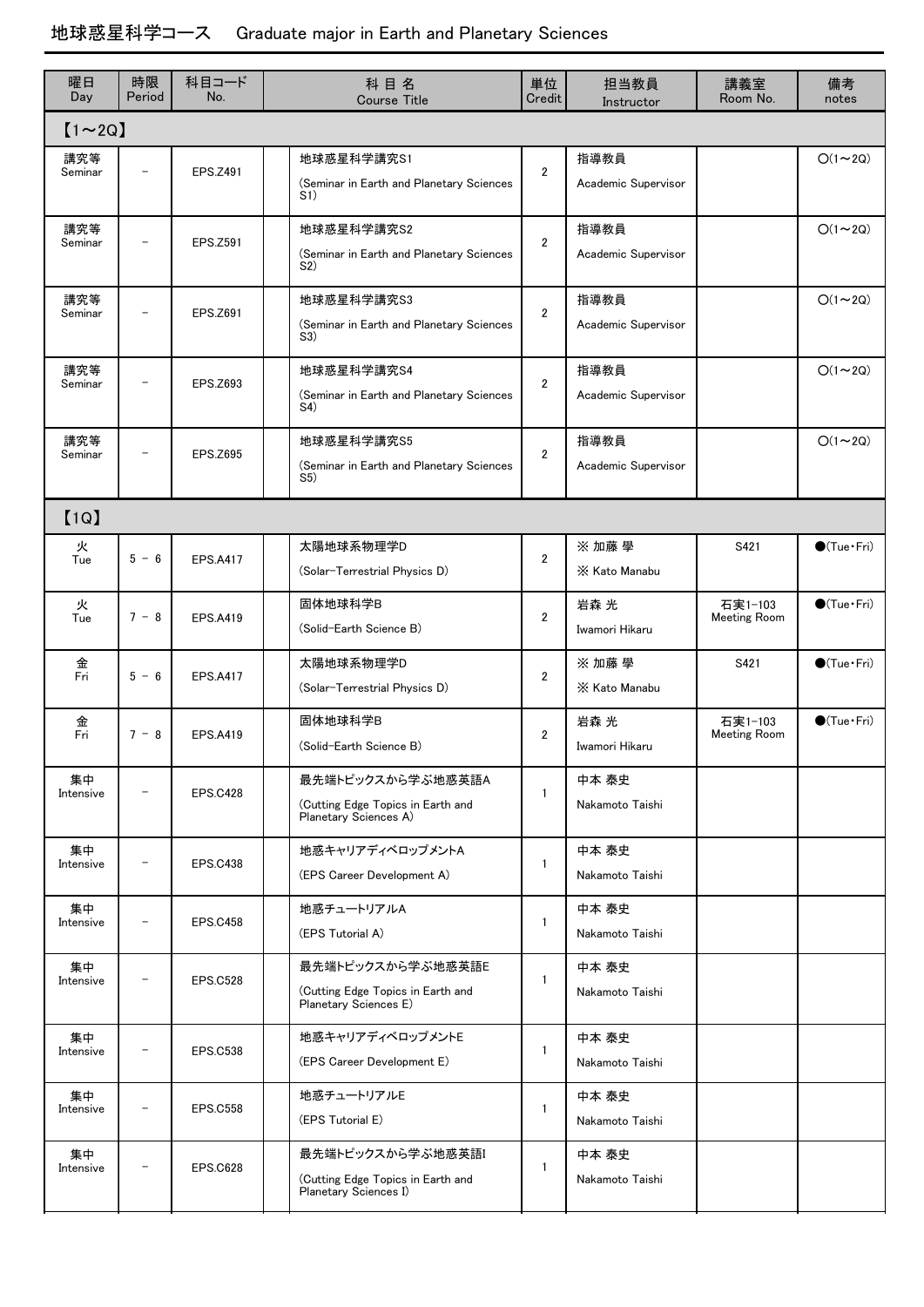# 地球惑星科学コース Graduate major in Earth and Planetary Sciences

| 曜日<br>Day       | 時限<br>Period             | 科目コード<br>No.    | 科目名<br><b>Course Title</b>                                                      | 単位<br>Credit   | 担当教員<br>Instructor          | 講義室<br>Room No.                | 備考<br>notes         |  |  |  |  |
|-----------------|--------------------------|-----------------|---------------------------------------------------------------------------------|----------------|-----------------------------|--------------------------------|---------------------|--|--|--|--|
| [1Q]            |                          |                 |                                                                                 |                |                             |                                |                     |  |  |  |  |
| 集中<br>Intensive | $\overline{\phantom{0}}$ | <b>EPS.C632</b> | 最先端トピックスから学ぶ地惑英語M<br>(Cutting Edge Topics in Earth and<br>Planetary Sciences M) | 1              | 中本 泰史<br>Nakamoto Taishi    |                                |                     |  |  |  |  |
| 集中<br>Intensive | $\overline{\phantom{0}}$ | <b>EPS.C638</b> | 地惑キャリアディベロップメントI<br>(EPS Career Development I)                                  | 1              | 中本 泰史<br>Nakamoto Taishi    |                                |                     |  |  |  |  |
| 集中<br>Intensive | $\qquad \qquad -$        | <b>EPS.C642</b> | 地惑キャリアディベロップメントM<br>(EPS Career Development M)                                  | 1              | 中本 泰史<br>Nakamoto Taishi    |                                |                     |  |  |  |  |
| 集中<br>Intensive | $\overline{\phantom{0}}$ | <b>EPS.C658</b> | 地惑チュートリアルI<br>(EPS Tutorial I)                                                  | 1              | 中本 泰史<br>Nakamoto Taishi    |                                |                     |  |  |  |  |
| 集中<br>Intensive |                          | <b>EPS.C662</b> | 地惑チュートリアルM<br>(EPS Tutorial M)                                                  | $\mathbf{1}$   | 中本 泰史<br>Nakamoto Taishi    |                                |                     |  |  |  |  |
| 講究等<br>Seminar  |                          | <b>EPS.E471</b> | 地球惑星科学特別演習A<br>(Exercise in Earth and Planetary Sciences<br>A)                  | $\mathbf{1}$   | 指導教員<br>Academic Supervisor |                                |                     |  |  |  |  |
| 講究等<br>Seminar  | $\overline{\phantom{0}}$ | <b>EPS.E571</b> | 地球惑星科学特別演習E<br>(Exercise in Earth and Planetary Sciences<br>E)                  | 1              | 指導教員<br>Academic Supervisor |                                |                     |  |  |  |  |
| 講究等<br>Seminar  | $\overline{\phantom{m}}$ | <b>EPS.E671</b> | 地球惑星科学特別演習I<br>(Exercise in Earth and Planetary Sciences<br>I                   | 1              | 指導教員<br>Academic Supervisor |                                |                     |  |  |  |  |
| 講究等<br>Seminar  | $\overline{\phantom{0}}$ | <b>EPS.E675</b> | 地球惑星科学特別演習M<br>(Exercise in Earth and Planetary Sciences<br>M)                  | 1              | 指導教員<br>Academic Supervisor |                                |                     |  |  |  |  |
| 【2Q】            |                          |                 |                                                                                 |                |                             |                                |                     |  |  |  |  |
| 月<br>Mon        | $5 - 6$                  | <b>EPS.A410</b> | 宇宙惑星物理学A<br>(Astrophysics and Planetary Physics A)                              | $\overline{2}$ | 中本 泰史<br>Nakamoto Taishi    | 石実1-103<br><b>Meeting Room</b> | $\bullet$ (Mon Thu) |  |  |  |  |
| 木<br>Thu        | $5 - 6$                  | <b>EPS.A410</b> | 宇宙惑星物理学A<br>(Astrophysics and Planetary Physics A)                              | $\overline{2}$ | 中本 泰史<br>Nakamoto Taishi    | 石実1-103<br><b>Meeting Room</b> | $\bullet$ (Mon Thu) |  |  |  |  |
| 集中<br>Intensive |                          | <b>EPS.C429</b> | 最先端トピックスから学ぶ地惑英語B<br>(Cutting Edge Topics in Earth and<br>Planetary Sciences B) | 1              | 中本 泰史<br>Nakamoto Taishi    |                                |                     |  |  |  |  |
| 集中<br>Intensive | $\qquad \qquad -$        | <b>EPS.C439</b> | 地惑キャリアディベロップメントB<br>(EPS Career Development B)                                  | $\mathbf{1}$   | 中本 泰史<br>Nakamoto Taishi    |                                |                     |  |  |  |  |
| 集中<br>Intensive | $\qquad \qquad -$        | <b>EPS.C459</b> | 地惑チュートリアルB<br>(EPS Tutorial B)                                                  | 1              | 中本 泰史<br>Nakamoto Taishi    |                                |                     |  |  |  |  |
| 集中<br>Intensive |                          | <b>EPS.C529</b> | 最先端トピックスから学ぶ地惑英語F<br>(Cutting Edge Topics in Earth and<br>Planetary Sciences F) | 1              | 中本 泰史<br>Nakamoto Taishi    |                                |                     |  |  |  |  |
| 集中<br>Intensive | $\qquad \qquad -$        | <b>EPS.C539</b> | 地惑キャリアディベロップメントF<br>(EPS Career Development F)                                  | 1              | 中本 泰史<br>Nakamoto Taishi    |                                |                     |  |  |  |  |
| 集中<br>Intensive | $\overline{\phantom{0}}$ | <b>EPS.C559</b> | 地惑チュートリアルF<br>(EPS Tutorial F)                                                  | 1              | 中本 泰史<br>Nakamoto Taishi    |                                |                     |  |  |  |  |